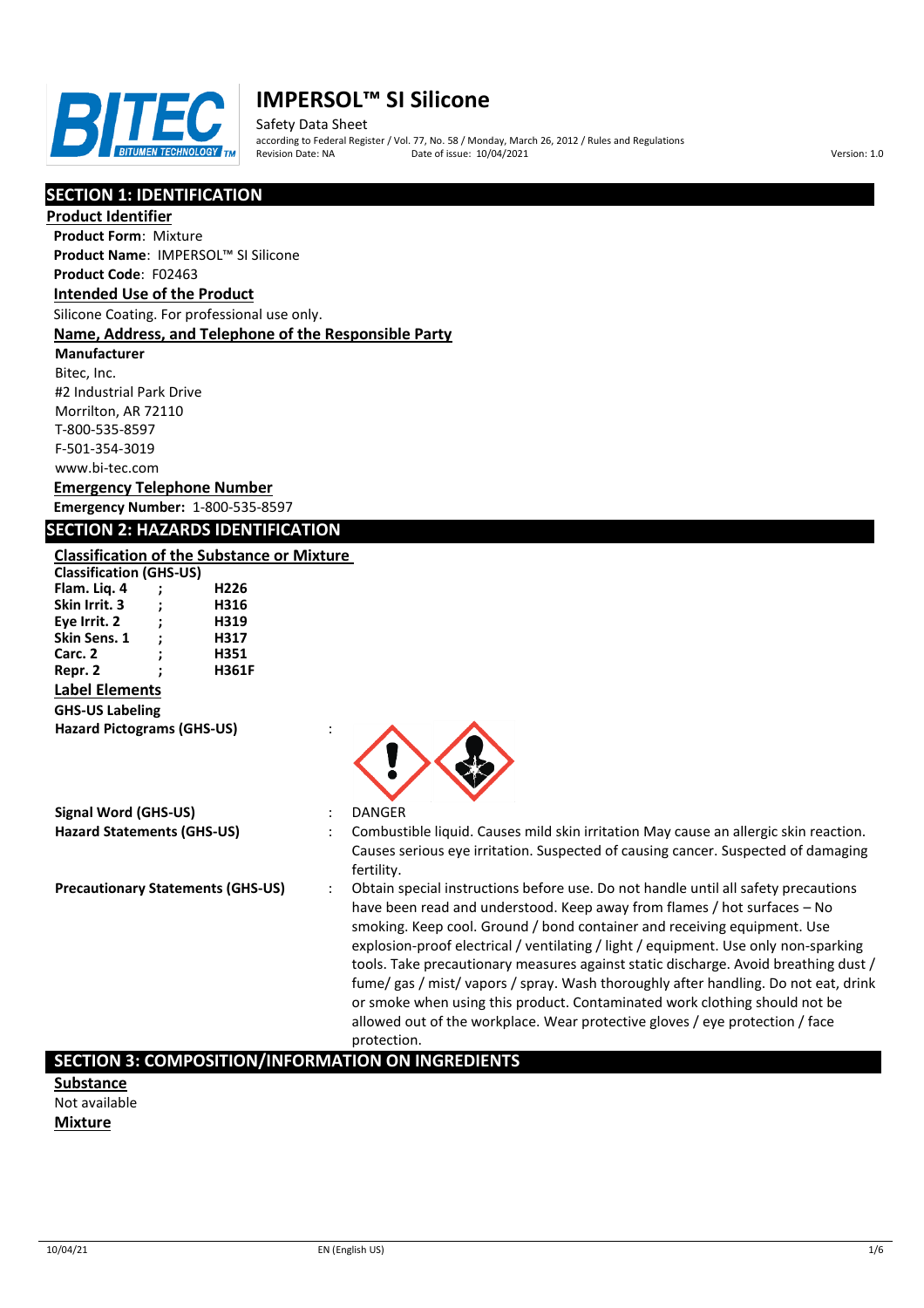#### Safety Data Sheet

According to Federal Register/Vol. 77, No. 58/Monday, March 26, 2012/Rules and Regulations

| <b>Ingredient/Chemical Designations</b>  | Weight %     | <b>GHS Classification</b> | <b>Notes</b> |
|------------------------------------------|--------------|---------------------------|--------------|
| Dimethylsiloxane                         | $10 - 25$    | Aquatic Chronic 2;H411    | $[1]$        |
| CAS Number: 0063148-62-9                 |              |                           |              |
| Methyltris (methylethylketoximino)silane | $1.0 - 10$   | Eye Irrit. 2;H319         | $[1]$        |
|                                          |              | Skin Irrit. 2;H315        |              |
| CAS Number: 0022984-54-9                 |              | Skin Sens. 1;H317         |              |
| Titanium dioxide                         | $1.0 - 10$   | Not Classified            | [1][2]       |
| CAS Number: 0013463-67-7                 |              |                           |              |
| 2-Butanone oxime                         | $1.0 - 10$   | Carc. 2;H351              | $[1]$        |
|                                          |              | Acute Tox. 4;H312         |              |
| CAS Number 0000096-29-7                  |              | Eye Dam. 1;H318           |              |
|                                          |              | Skin Sens. 1;H317         |              |
| Proprietary*                             | $0.10 - 1.0$ | Skin Irrit. 2;H315        | $[1]$        |
|                                          |              | Eye Irrit. 2;H319         |              |
|                                          |              | Skin Sens. 1;H317         |              |
|                                          |              | Aquatic Chronic 3;H412    |              |
| Cyclotetrasiloxane, octamethyl-          | $0.10 - 1.0$ | Repr. 2; H361f            | $[1][3]$     |
| CAS Number: 0000556-67-2                 |              | Aquatic Chronic 4;H413    |              |

\*In accordance with paragraph (i) of §1910.1200, the specific chemical identity and/or exact percentage (concentration) of composition has been withheld as a trade secret.

[1] Substance classified with a health or environmental hazard.

[2] Substance with a workplace exposure limit.

[3] PBT-substance or vPvB-substance. \*The full texts of the phrases are shown in Section 16.

# **SECTION 4: FIRST AID MEASURES**

**Description of First Aid Measures**

**First-aid Measures General**: In all cases of doubt, or when symptoms persist, seek medical attention. Never give anything by mouth to an unconscious person.

**First-aid Measures After Inhalation**: Remove to fresh air, keep patient warm and at rest. If breathing is irregular or stopped, give artificial respiration. If unconscious place in the recovery position and obtain immediate medical attention. Give nothing by mouth.

**First-aid Measures After Skin Contact**: Remove contaminated clothing. Wash skin thoroughly with soap and water or use a recognized skin cleanser.

**First-aid Measures After Eye Contact**: Irrigate copiously with clean water for at least 15 minutes, holding the eyelids apart and seek medical attention.

**First-aid Measures After Ingestion**: If swallowed obtain immediate medical attention. Keep at rest. Do NOT induce vomiting.

# **SECTION 5: FIRE-FIGHTING MEASURES**

## **Extinguishing Media**

**Suitable Extinguishing Media:** Use extinguishing measures that are appropriate to local circumstances and the surrounding environment.

**Unsuitable Extinguishing Media:** Not available

## **Special Hazards Arising from the Substance or Mixture**

**Fire Hazard:** Product is considered combustible.

**Explosion Hazard:** Product is not explosive.

**Reactivity:** Hazardous reactions will not occur under normal conditions.

## **Advice for Firefighters**

This product is considered combustible and is a fire hazard. It supports combustion and decomposes under fire conditions to give off toxic materials. Do not pour, spill, or store near heat, spark sources, or open flame.

If electrical equipment is involved, the use of foam should be avoided. Use water spray to cool non-involved containers. Wear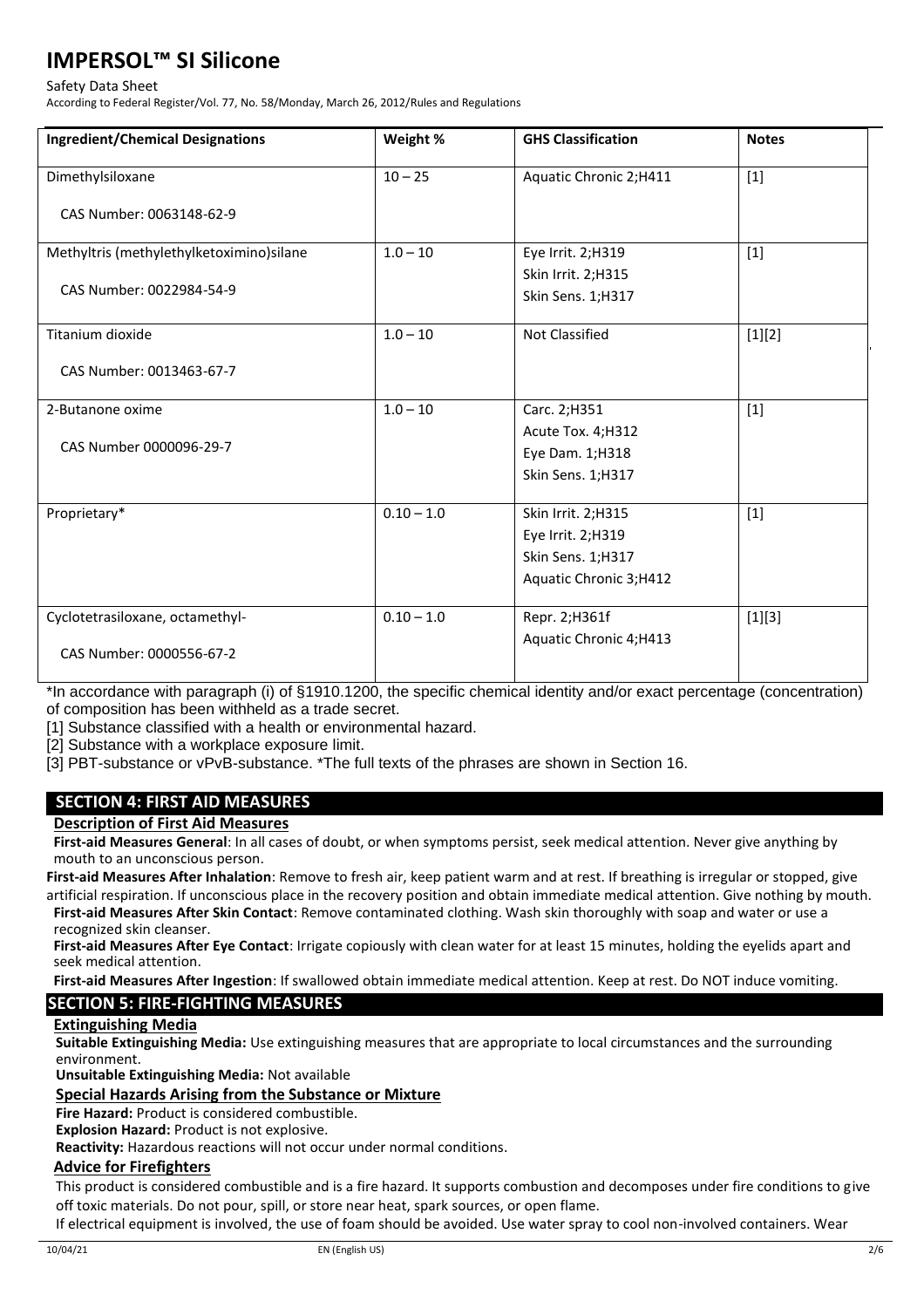## Safety Data Sheet

According to Federal Register/Vol. 77, No. 58/Monday, March 26, 2012/Rules and Regulations

SCBA with a full-face piece operated in the positive pressure demand mode and full protective clothing (Bunker Gear) when fighting fires.

**Firefighting Instructions:** Exercise caution when fighting any chemical fire.

**Protection During Firefighting:** Do not enter fire area without proper protective equipment, including respiratory protection. Hazardous Combustion Products: Carbon oxides (CO, CO<sub>2</sub>).

**Reference to Other Sections**

Refer to section 9 for flammability properties.

# **SECTION 6: ACCIDENTAL RELEASE MEASURES**

## **Personal Precautions, Protective Equipment and Emergency Procedures**

**General Measures**: handle in accordance with good industrial hygiene and safety practice.

#### **For Non-emergency Personnel**

**Protective Equipment:** Use appropriate personal protection equipment (PPE).

**Emergency Procedures:** Evacuate unnecessary personnel.

#### **For Emergency Responders**

**Protective Equipment:** Equip cleanup crew with proper protection.

**Emergency Procedures:** Ventilate area.

## **Environmental Precautions**

Prevent entry to sewers and public waters.

## **Methods and Material for Containment and Cleaning Up**

**For Containment:** Contain with dikes or absorbents to prevent migration and entry into sewers or streams. Absorb and/or contain spill with inert material.

**Methods for Cleaning Up:** Clear up spills immediately and dispose of waste safely.

## **Reference to Other Sections**

See Heading 8, Exposure Controls and Personal Protection.

## **SECTION 7: HANDLING AND STORAGE**

## **Precautions for Safe Handling**

**Hygiene Measures:** Handle in accordance with good industrial hygiene and safety procedures. Wash hands and other exposed areas with mild soap and water before eating, drinking, or smoking and when leaving work.

## **Conditions for Safe Storage, Including Any Incompatibilities**

**Storage Conditions:** Store in a well-ventilated place. Keep container tightly closed. Store locked up. Do not freeze. Naked flames and smoking should not be permitted in storage areas. It is recommended that forklift trucks and electrical equipment are protected to the appropriate standard.

**Incompatible Materials:** Concentrated nitric and sulfuric acid. Strong oxidizers, halogen, and molten sulfur.

**Storage Area:** Store locked up. Store in a well-ventilated place. Keep cool.

**Special Rules on Packaging:** Keep only in original container.

## **Specific End Use(s)**

Urethane roof coating. For professional use only.

# **SECTION 8: EXPOSURE CONTROLS/PERSONAL PROTECTION**

## **Control Parameters**

Use standard protocols for exposure to particulates.<br>CAS No. [Ingredient

**CAS No. Ingredient Source Value**

0014464-46-1 Cristobalite ACGIH  $C$ For  $C$  and  $C$  and  $C$  and  $C$  and  $C$  and  $C$  and  $C$  and  $C$  and  $C$  and  $C$  and  $C$  and  $C$  and  $C$  and  $C$  and  $C$  and  $C$  and  $C$  and  $C$  and  $C$  and  $C$  and  $C$  and  $C$  and  $C$  an

#### **Exposure Controls**

**Appropriate Engineering Controls:** Provide adequate ventilation. Where reasonably practicable this should be achieved by the use of local exhaust ventilation and good general extraction. If these are not sufficient to maintain concentrations of particulates and any vapor below occupational exposure limits suitable respiratory protection must be worn.

#### **Personal Protective Equipment:**

**Hand Protection:** Use protective gloves as needed to avoid skin irritation.

**Eye Protection:** Not normally required.

**Skin and Body Protection:** Wear suitable protective clothing.

**Respiratory Protection:** If exposure limits are exceeded or irritation is experienced, NIOSH approved respiratory protection should be worn.

**Environmental Exposure Controls:** Do not allow the product to be released into the environment. **Consumer Exposure Controls:** Do not eat, drink, or smoke during use.

# **SECTION 9: PHYSICAL AND CHEMICAL PROPERTIES**

## **Information on Basic Physical and Chemical Properties**

**Appearance** *CON* **CON CON CON CON CON CON CON CON CON CON CON CON CON CON CON CON CON CON CON CON CON CON CON CON CON CON CON CON CON CON CON CON CON CO**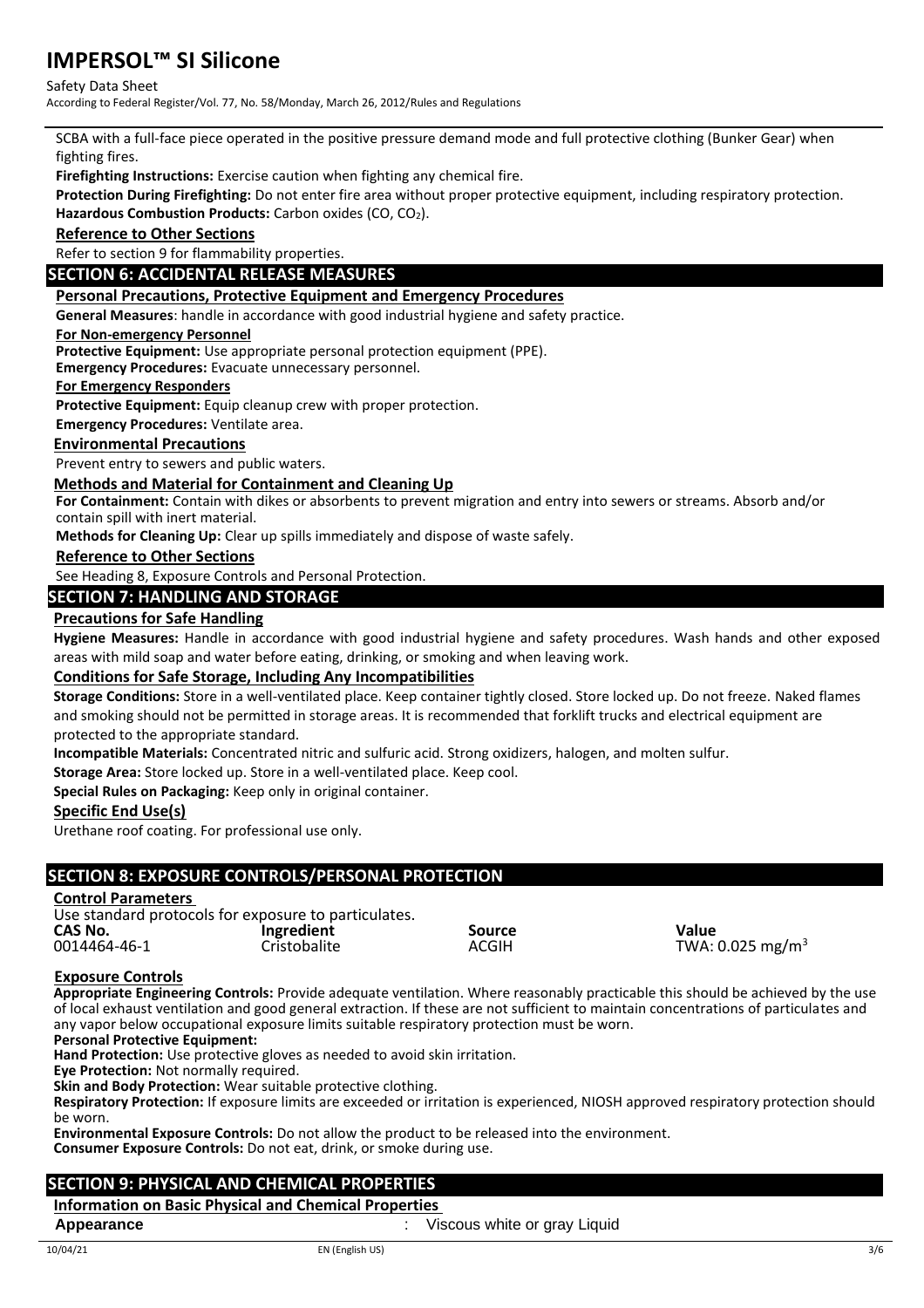#### Safety Data Sheet

According to Federal Register/Vol. 77, No. 58/Monday, March 26, 2012/Rules and Regulations

| Odor<br><b>Odor threshold</b><br>pН<br>Melting point / freezing point<br>Initial boiling point and boiling range<br><b>Flash Point</b><br>Evaporation rate (Ether = 1)<br><b>Flammability (solid, gas)</b><br>Upper/lower flammability or explosive limits | t. | Not specified<br>Not determined<br>Not available<br>Not determined<br>Not determined<br>150°F ASTM D93<br>Slower than ether<br>Not applicable<br>Lower Explosive Limit: 1.1 |
|------------------------------------------------------------------------------------------------------------------------------------------------------------------------------------------------------------------------------------------------------------|----|-----------------------------------------------------------------------------------------------------------------------------------------------------------------------------|
| Vapor pressure (Pa)                                                                                                                                                                                                                                        |    | Upper Explosive Limit: 5.0<br>Not determined                                                                                                                                |
| <b>Vapor Density</b>                                                                                                                                                                                                                                       |    | Not available                                                                                                                                                               |
| <b>Specific Gravity</b>                                                                                                                                                                                                                                    | t  | 1.37 ( $H_2O = 1$ )                                                                                                                                                         |
| <b>Solubility in Water</b>                                                                                                                                                                                                                                 |    | Negligible                                                                                                                                                                  |
| Partition coefficient n-octonal/water<br>(Log                                                                                                                                                                                                              | ÷  | Not Measured                                                                                                                                                                |
| Know)<br><b>Auto-ignition temperature</b>                                                                                                                                                                                                                  |    | Not available                                                                                                                                                               |
| <b>Decomposition temperature</b>                                                                                                                                                                                                                           |    | Not available                                                                                                                                                               |
| <b>Viscosity (cSt)</b>                                                                                                                                                                                                                                     |    | Not available                                                                                                                                                               |
| <b>VOC Content</b>                                                                                                                                                                                                                                         |    | $<$ 100 g/liter                                                                                                                                                             |
| <b>Density</b>                                                                                                                                                                                                                                             |    | Heavier than air $(Air + 1)$                                                                                                                                                |

# **SECTION 10: STABILITY AND REACTIVITY**

**Reactivity:** Hazardous Polymerization will not occur.

**Chemical Stability:** Stable under normal circumstances.

**Possibility of Hazardous Reactions:** No data available**.**

**Conditions to Avoid:** Keep away from heat, flam and other potential ignition sources.

**Incompatible Materials:** Avoid strong oxidizing agents, concentrated nitric and sulfuric acids, halogen and molten sulfur.

**Hazardous Decomposition Products:**High temperatures and fires may produce carbon monoxide, oxides of nitrogen and various hydrocarbon fragments.

# **SECTION 11: TOXICOLOGICAL INFORMATION**

| <b>Acute Toxicity</b>    |                      |                      |                         |                   |                             |
|--------------------------|----------------------|----------------------|-------------------------|-------------------|-----------------------------|
|                          |                      |                      |                         | <b>Inhalation</b> |                             |
|                          | Oral LD50,           |                      | <b>Inhalation Vapor</b> | Dust/Mist LC50,   | <b>Inhalation Gas LC50.</b> |
| Ingredient               | mg/kg                | Skin LD50, mg/kg     | LC50, $mg/L/4hr$        | mg/L/4hr          | ppm                         |
| 2-Butanone oxime - (96-  | 930.00, Rat $-$      | 2,000.00, Rabbit $-$ | $20.00$ , Rat $-$       | No data available | 5,000.00, Rat-              |
| $29-7)$                  | Category: 4          | Category: 4          | Category: 4             |                   | Category: 4                 |
| Cyclotetrasiloxane,      | $2,000.00$ , Rat $-$ | 4,640.00 Rabbit $-$  | $36.00$ , Rat $-$       | No data available | No data available           |
| octamethyl- - (556-67-2) | Category: 4          | Category: 5          | Category: NA            |                   |                             |

**Note: When no route specific LD50 data is available for an acute toxin, the converted acute toxicity point estimate was used in the calculation of the products ATE (Acute Toxicity Estimate).**

**Carcinogen Data**

| <u>CAS No.</u> | Ingredient       | Source     | Value         |
|----------------|------------------|------------|---------------|
| 0013463-67-7   | Titanium dioxide | IARC       | Group 2b: Yes |
| 0014464-46-1   | Cristobalite     | <b>NTP</b> | Known: Yes    |

# **SECTION 12: ECOLOGICAL INFORMATION**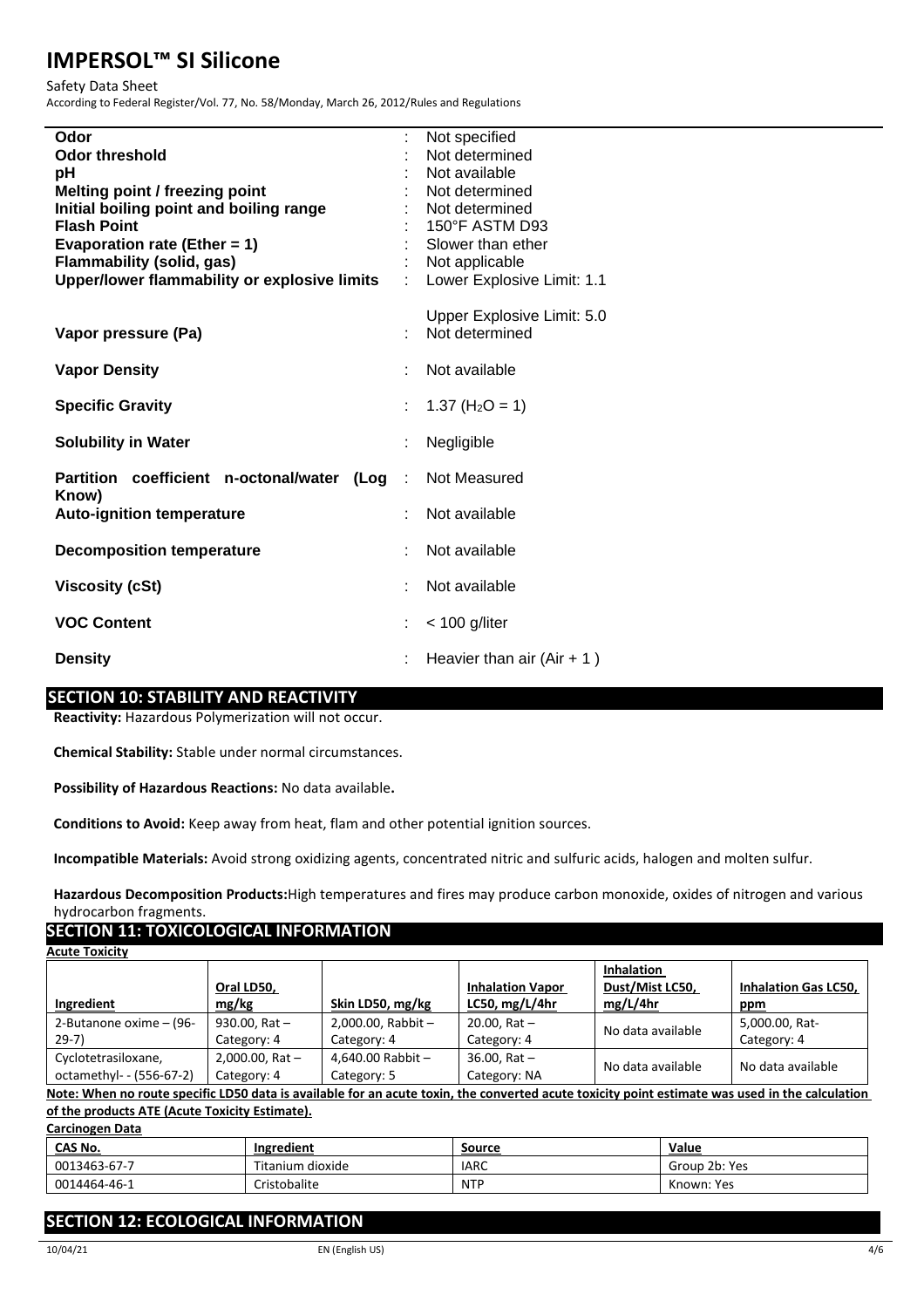#### Safety Data Sheet

According to Federal Register/Vol. 77, No. 58/Monday, March 26, 2012/Rules and Regulations

# **12.1. Toxicity**

The preparation has been assessed following the conventional method of the Dangerous Preparations Directive 1999/45/EC and GHS and is not classified as dangerous for the environment, but contains substance(s) dangerous for the environment. See section 3 for details

# **Aquatic Ecotoxicity**

| Ingredient                                      | 96 hr LC50 fish,<br>mg/l  | 48 hr EC50 crustacea,<br>mg/l | ErC50 algae,<br>mg/l                       |
|-------------------------------------------------|---------------------------|-------------------------------|--------------------------------------------|
| Dimethylsiloxane - (63148-<br>$62-9)$           | 3.16, Ictalurus punctatus | 44.50, Daphnia magna          | Not Available                              |
| 2-Butanone oxime - (96-<br>$29-7)$              | 320.00, Leuciscus idus    | 500.00, Daphnia magna         | 83.00 (72 hr), Scenedesmus<br>subspicatus  |
| Proprietary                                     | 597.00, Danio rerio       | 81.00, Daphnia magna          | 126.00 (72 hr), Scenedesmus<br>subspicatus |
| Cyclotetrasiloxane,<br>octamethyl- - (556-67-2) | 200.00, Leuciscus idus    | 25.20, Daphnia magna          | Not Available                              |

# **12.2. Persistence and degradability**

There is no data available on the preparation itself.

# **12.3. Bioaccumulative potential**

Not Measured

# **12.4. Mobility in soil**

No data available.

# **12.5. Results of PBT and vPvB assessment**

This product contains PBT/vPvB chemicals.

# **12.6. Other adverse effects**

An environmental hazard cannot be excluded in the event of unprofessional handling or disposal. Potentially toxic to aquatic life.

# **SECTION 13: DISPOSAL CONSIDERATIONS**

**Waste Disposal Recommendations:** Dispose of waste material in accordance with all local, regional, national, and international regulations.

# **SECTION 14: TRANSPORT INFORMATION**

**In Accordance with DOT** – Not Regulated

**In Accordance with IMDG** – Not Regulated

**In Accordance with IATA** – Not Regulated

**In Accordance with TDG** – Not Regulated

# **SECTION 15: REGULATORY INFORMATION**

| <b>Regulatory Overview</b>    | The regulatory data in Section 15 is not intended to be all-inclusive, only selected<br>regulations are represented.       |     |  |
|-------------------------------|----------------------------------------------------------------------------------------------------------------------------|-----|--|
| Act (TSCA)                    | Toxic Substance Control All components of this material are either listed or exempt from listing on the TSCA<br>Inventory. |     |  |
| <b>WHMIS Classification</b>   | <b>B3 D2A</b>                                                                                                              |     |  |
| <b>US EPA Tier II Hazards</b> | Fire:                                                                                                                      | Yes |  |
|                               | Sudden Release of Pressure:                                                                                                | No. |  |